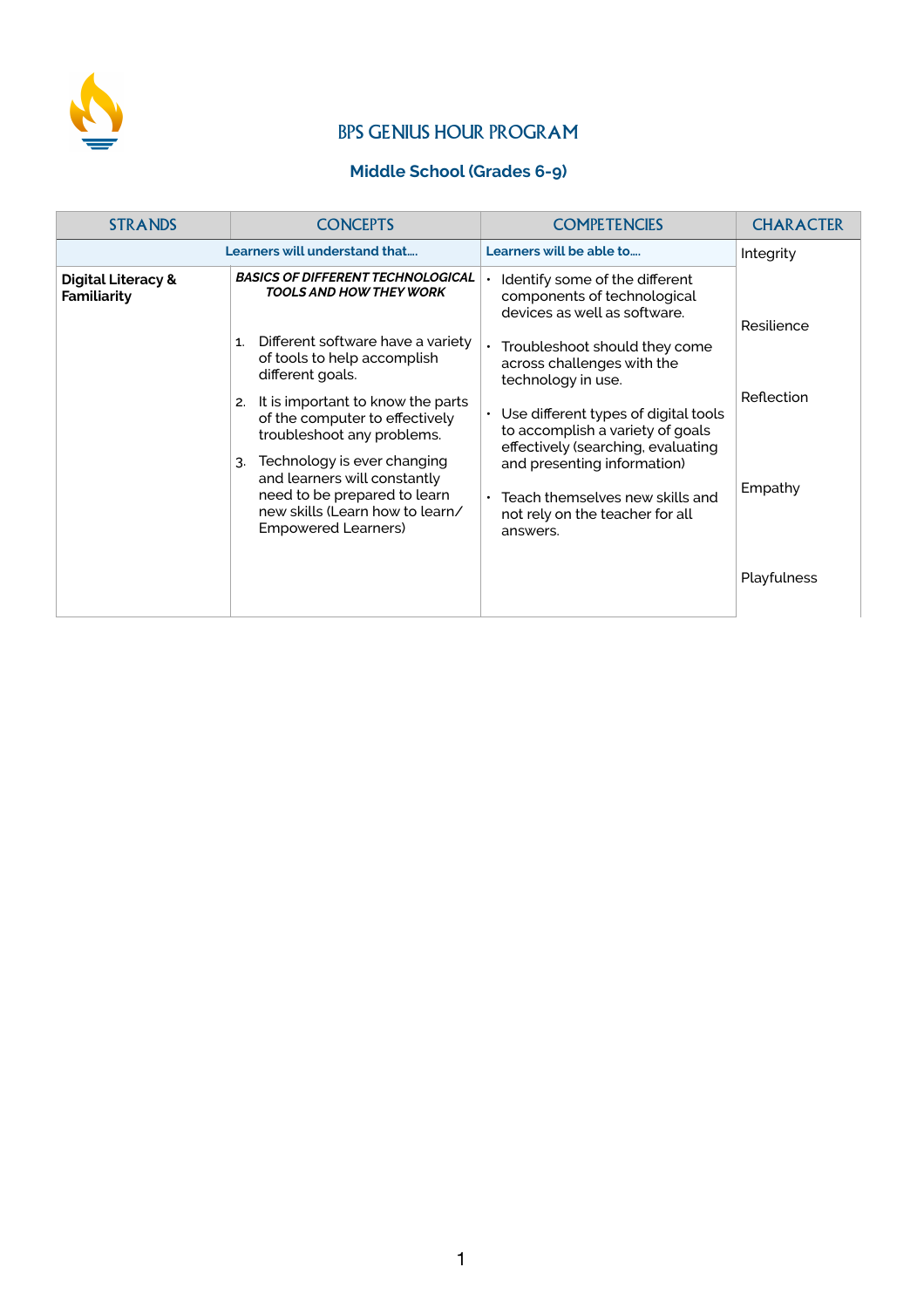| <b>STRANDS</b>             | <b>CONCEPTS</b>                                                                                                                                                                                                      | <b>COMPETENCIES</b>                                                                                                                                                                                                        | <b>CHARACTER</b> |
|----------------------------|----------------------------------------------------------------------------------------------------------------------------------------------------------------------------------------------------------------------|----------------------------------------------------------------------------------------------------------------------------------------------------------------------------------------------------------------------------|------------------|
| <b>Digital Citizenship</b> | <b>LIVING IN AN INTERCONNECTED</b><br><b>DIGITAL WORLD BRINGS UP MANY</b><br><b>ISSUES, AND ALSO THE</b><br><b>RESPONSIBILITY TO ACT IN WAYS THAT</b><br>ARE SAFE, LEGAL AND ETHICAL,<br><b>LOCALLY AND GLOBALLY</b> | 1. Understand how to be careful<br>when using devices and how to be<br>safe online, follow safety rules when<br>using the internet and collaborate<br>with others.<br>o Demonstrate an<br>understanding that technology is |                  |
|                            | $\cdot$ Identify and evaluate who they<br>are as Digital Citizens.                                                                                                                                                   | all around them and the<br>importance of keeping their<br>information private.                                                                                                                                             |                  |
|                            | Explain the importance of<br>Ergonomics                                                                                                                                                                              | o Effective Passwords<br>o Backing up<br>o Antivirus                                                                                                                                                                       |                  |
|                            | Describe the issue of the Digital<br>٠<br>Divide                                                                                                                                                                     | o Understand why hacking is<br>wrong<br>o Surge Protectors                                                                                                                                                                 |                  |
|                            | Determine importance of<br>٠<br>Netiquette.                                                                                                                                                                          | 2. Learn and demonstrate the<br>importance of using technology in a                                                                                                                                                        |                  |
|                            | • Understand that the Intellectual<br>Property faces many issues with<br>the introduction of technology<br>and that must be considered.                                                                              | healthy manner to avoid risks.<br>o Physical Risks<br>o Mental Risks                                                                                                                                                       |                  |
|                            |                                                                                                                                                                                                                      | 3. Learn about netiquette and the<br>importance of following said<br>expectations.<br>o Recognizing inappropriate/<br>inappropriate computer behavior.                                                                     |                  |
|                            |                                                                                                                                                                                                                      | (Sending spam, using emoticons)<br>o Giving back to the<br>community                                                                                                                                                       |                  |
|                            |                                                                                                                                                                                                                      | 4. Learn about ownership and<br>sharing of information and how to<br>respect the work of others as well as<br>demonstrate it in all their works.<br>o Pirating<br>o Digital Citing                                         |                  |
|                            |                                                                                                                                                                                                                      | 5. Evaluate the uses of the Internet<br>and digital technologies and the<br>difference in access to people<br>around the world.                                                                                            |                  |
|                            |                                                                                                                                                                                                                      | 6. Demonstrate and understanding<br>of the role an online identity plays in<br>the digital world and learn the<br>permanence of their decisions when<br>interacting online. (Digital Footprint)                            |                  |